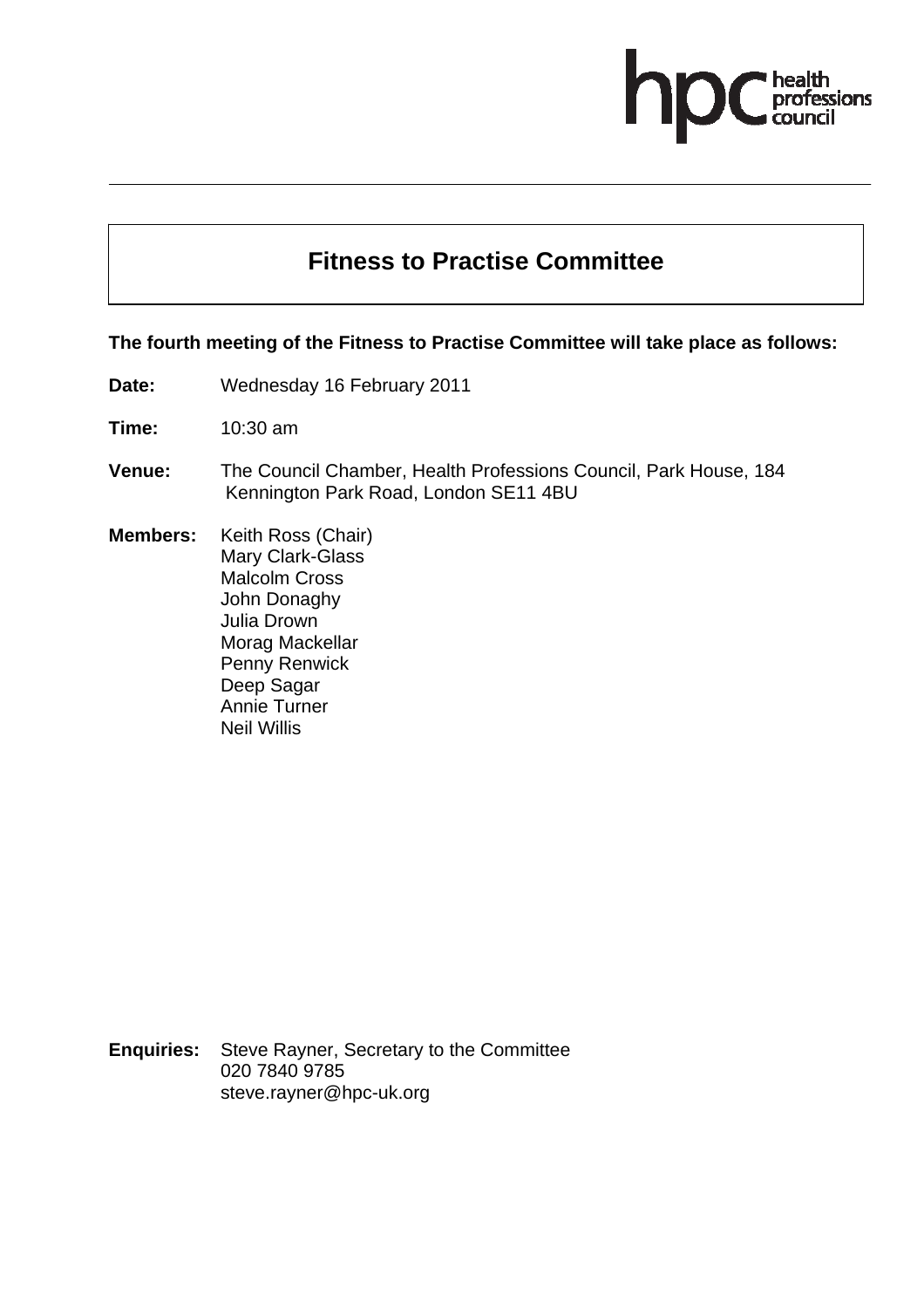Part one – to be held in public

| 1.  | <b>Chair's welcome and introduction</b>                                                                                                                    | verbal                   |
|-----|------------------------------------------------------------------------------------------------------------------------------------------------------------|--------------------------|
| 2.  | <b>Apologies for absence</b>                                                                                                                               | verbal                   |
| 3.  | Approval of agenda                                                                                                                                         | verbal                   |
| 4.  | <b>Declaration of Members' interests</b>                                                                                                                   | verbal                   |
| 5.  | Public Minutes of the committee meeting of 21 October 2010<br>Steve Rayner - Secretary to the Committee                                                    | enclosure1<br>FTP 01/11  |
| 6.  | <b>Matters arising</b><br>Steve Rayner - Secretary to the Committee                                                                                        | enclosure 2<br>FTP 02/11 |
| 7.  | <b>Director of Fitness to Practise Report</b><br>Kelly Johnson - Director of Fitness to Practise                                                           | enclosure 3<br>FTP 03/11 |
|     | Items for discussion                                                                                                                                       |                          |
| 8.  | FTP work plan 2011/12 and 2010/11 update<br>Kelly Johnson - Director of Fitness to Practise                                                                | enclosure 4<br>FTP 04/11 |
| 9.  | Alternative mechanisms for resolving disputes<br>Kelly Johnson – Director of Fitness to Practise and Michael Guthrie -<br>Director of Policy and Standards | enclosure 5<br>FTP 05/11 |
| 10. | <b>Audit of final FTP decisions</b><br>Alison Dittmer - Policy Officer                                                                                     | enclosure 6<br>FTP 06/11 |
| 11. | <b>Practice note: Equal treatment</b><br>Kelly Johnson – Director of Fitness to Practise                                                                   | enclosure 7<br>FTP 07/11 |
| 12. | Practice note: Disposal of cases via consent<br>Kelly Johnson - Director of Fitness to Practise                                                            | enclosure 8<br>FTP 08/11 |
| 13. | Practice notes: Burden of proof<br>Kelly Johnson - Director of Fitness to Practise                                                                         | enclosure 9<br>FTP 09/11 |
|     | <b>Practice note: Case to answer</b>                                                                                                                       |                          |
|     | <b>Practice note: Case management and directions</b>                                                                                                       |                          |
|     | Practice note: Finding that fitness to practice impaired                                                                                                   |                          |

**Practice note: Drafting decisions**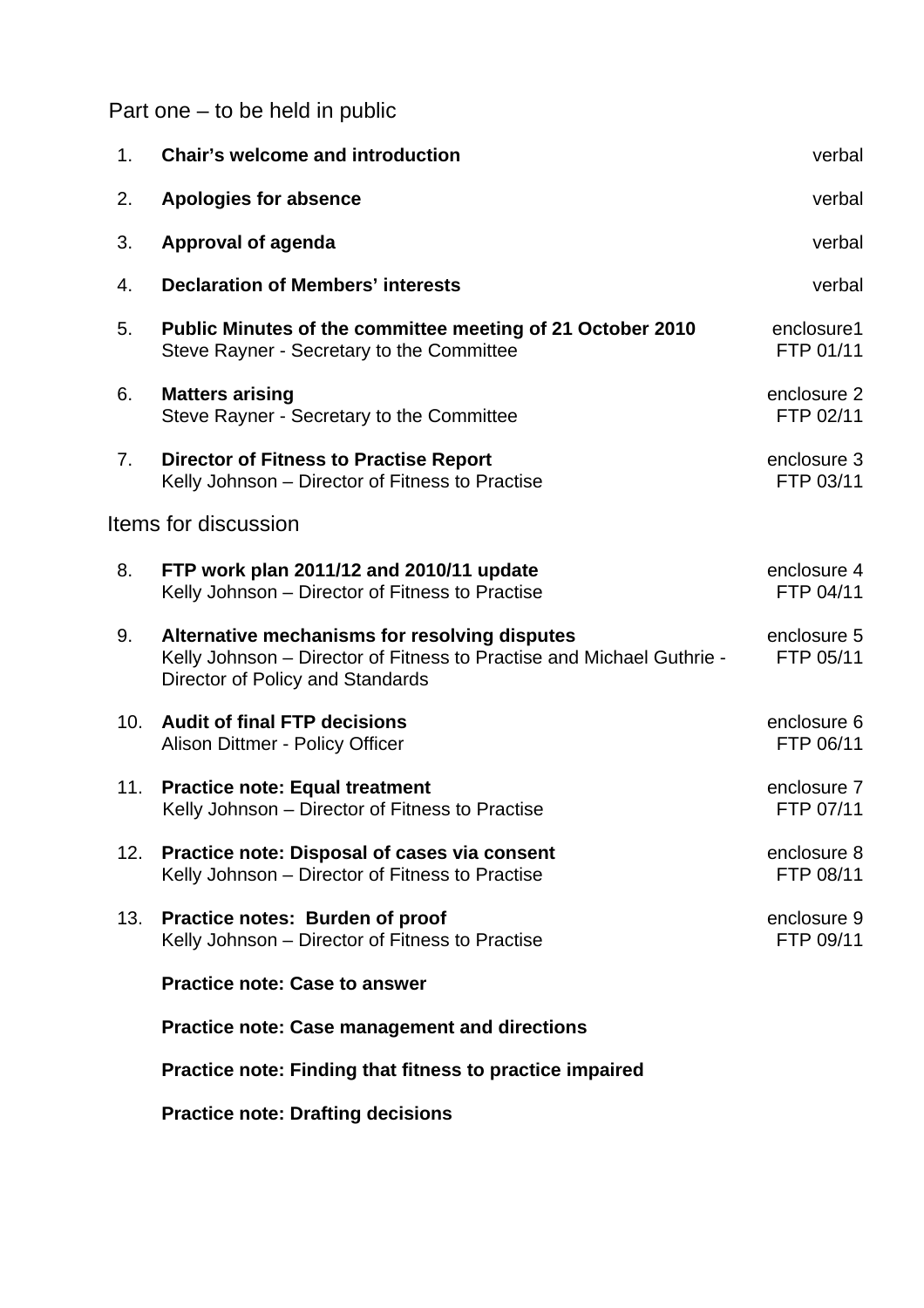| 14. | Practice note: Postponement and adjournment of hearings<br>Kelly Johnson – Director of Fitness to Practise             |                                                  | enclosure 10<br>FTP 10/11 |
|-----|------------------------------------------------------------------------------------------------------------------------|--------------------------------------------------|---------------------------|
| 15. | Transfer of regulatory functions from the General Social Care<br><b>Council to HPC</b><br>Marc Seale - Chief Executive |                                                  | enclosure 11<br>FTP 11/11 |
|     | Items to note                                                                                                          |                                                  |                           |
| 16. | Case management system update<br>Kelly Johnson - Director of Fitness to Practise                                       |                                                  | enclosure 12<br>FTP 12/11 |
| 17. | Committee meeting dates for 2012<br><b>Steve Rayner - Secretary to the Committee</b>                                   |                                                  | enclosure 13<br>FTP 13/11 |
| 18. | Any other business<br>Previously notified and agreed by the Chair                                                      | verbal                                           |                           |
| 19. | Date & time of future meetings:                                                                                        |                                                  | verbal                    |
|     | Thursday 26 May 2011<br>Thursday 13 October 2011<br>Wednesday 22 February 2012                                         | Thursday 24 May 2012<br>Thursday 11 October 2012 |                           |

Meetings of the Committee take place at 10.30am unless otherwise notified.

## 20. **Resolution**

The Committee is invited to adopt the following:

"The Committee hereby resolves that the remainder of the meeting shall be held in private, because the matters being discussed relate to the following;

- (i) information relating to a registrant, former registrant or application for registration;
- (ii) information relating to an employee or office holder, former employee or applicant for any post or office;
- (iii) the terms of, or expenditure under, a tender or contract for the purchase or supply of goods or services or the acquisition or disposal of property;
- (iv) negotiations or consultation concerning labour relations between the Council and its employees;
- (v) any issue relating to legal proceedings which are being contemplated or instituted by or against the Council;
- (vi) action being taken to prevent or detect crime to prosecute offenders;
- (vii) the source of information given to the Council in confidence; or
- (viii) any other matter which, in the opinion of the Chair, is confidential or the public disclosure of which would prejudice the effective discharge of the Council's functions.